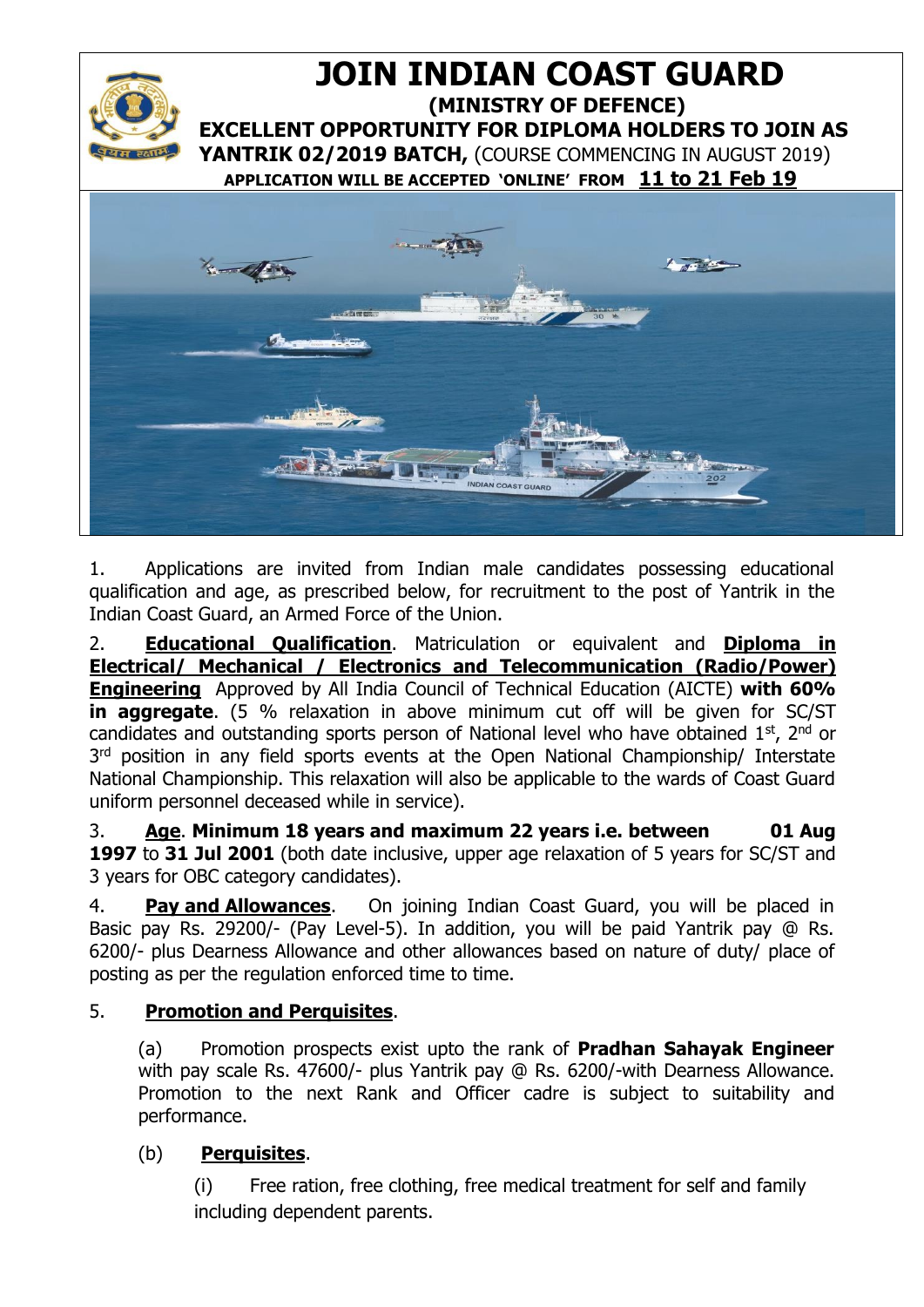(ii) Government accommodation for self & family on nominal license fee.

(iii) 45 days Earned leave and 08 days Casual leave every year with Leave Travel Concession (LTC) for self, family and dependent parents as per Government rules.

(iv) Contributory Pension Scheme and Gratuity on retirement.

- (v) Canteen and various loan facilities.
- (vi) ECHS medical facilities after retirement.

## 6. **How to Apply**

(a) Applications will be accepted **'Online only'** from **11 to 21 Feb 19 till 1700 Hrs**.Candidates to logon to **[www.joinindiancoastguard.gov.in](http://www.joinindiancoastguard.gov.in/)** and click on **opportunities** button. The important instructions for filling of online application are:-

(i) The name of the candidate, father/mother's name and date of birth should be mentioned as per the  $10<sup>th</sup>$  class certificate.

(ii) Indicate exact percentage of marks in diploma up to two decimals and this is not to be rounded off.

(iii) Filling up of information like personal **e-mail ID and Mobile number of the candidate are compulsory**.

(iv) Candidates to choose **any one Centre** out of the options displayed.

(b) To fill up **"Online"** application the candidates need to logon to the Website **[www.joinindiancoastguard.gov.in](http://www.joinindiancoastguard.gov.in/)** and click on **opportunities** button. Read the instructions carefully and proceed as given below:-

#### (i) Select the advertisement for **Yantrik 02/2019 Batch (Diploma in Electrical / Mechanical / Electronics and Telecommunication Engineering)**.

(ii) Select the post applied from any one of the following: -

(aa) Yantrik Technical [Mechanical].

- (ab) Yantrik Technical [Electrical].
- (ac) Yantrik Technical [Electronics and Telecommunication].

(iii) Read the instructions and click on the **'I Agree'** button and the 'Online Application' will be displayed.

(iv) Proceed to fill up the application (All **Star (\*)** marked entries are mandatory and to be filled).

(v) On completion of filling application, check your filled details once again prior clicking on the **submit button**.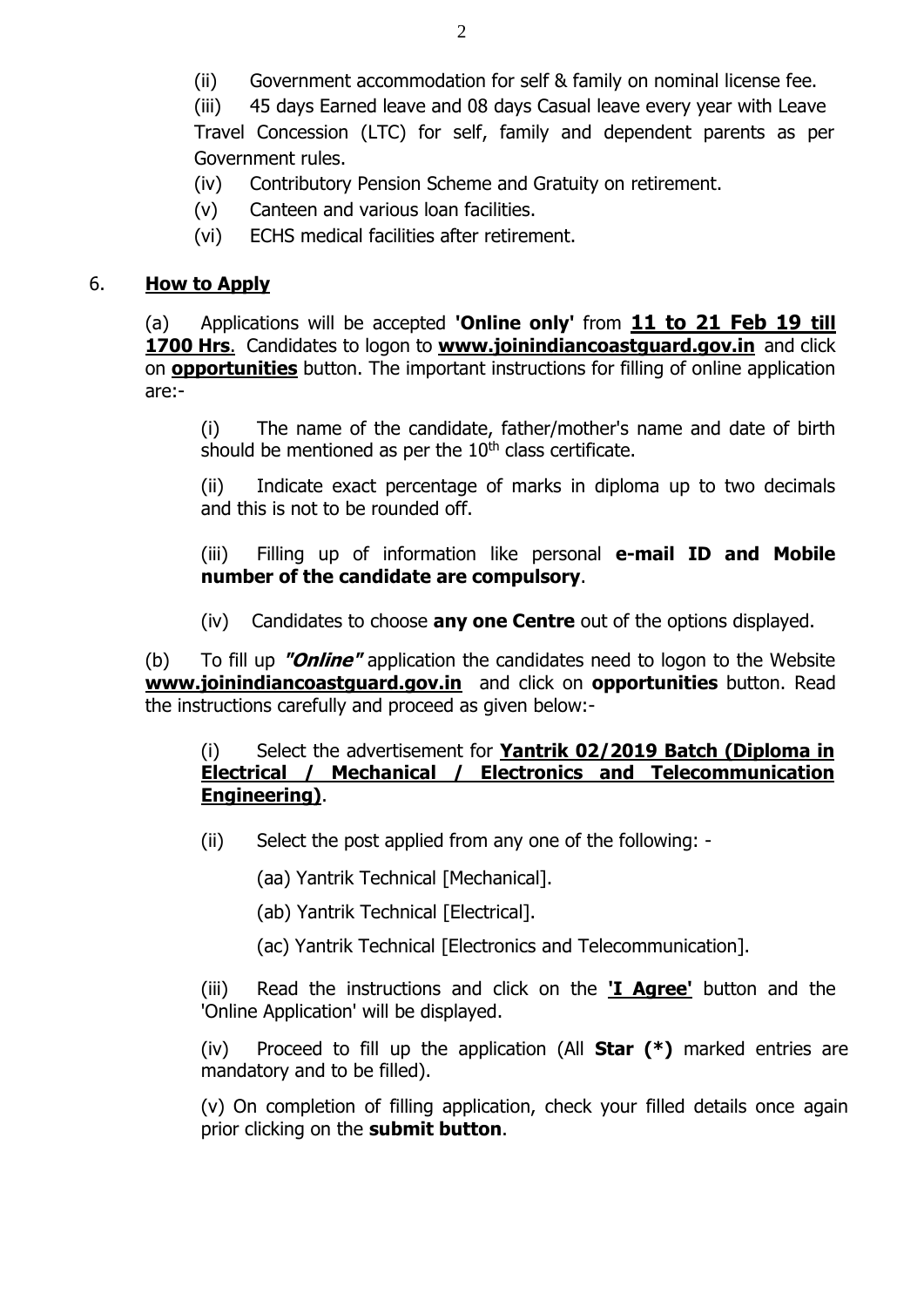**(I) CANDIDATE SHALL ENSURE THAT ALL DATA IS CHECKED BEFORE CLICKING SUBMIT BUTTON. ANY VARIATION FROM 10 TH CERTIFICATE REGARDING NAME, FATHER'S NAME, DATE OF BIRTH, PERCENTAGE (%) IN DIPLOMA AND CATEGORY WILL NOT BE ALLOWED TO SIT IN EXAMINATION AND HIS CANDIDATURE WILL BE CANCELLED.** 

**(II) ALL CANDIDATES SHALL CORRECTLY FILL UP THEIR MOBILE NUMBER AND EMAIL ID. IN CASE, THE CANDIDATE IS NOT HAVING MOBILE NUMBER HIS PARENT'S / GUARDIAN'S MOBILE NUMBER TO BE MENTIONED WITH NAME.**

(vi) On successful submission of the online application a unique **Application/ Registration number** will be provided to the candidate. Candidate must note down this application number for future reference and for retrieval/reprint of the e-admit card. Applicants to take printout of the e-admit card through URL **<http://joinindiancoastguard.gov.in/reprint.aspx>** from **05 Mar to 15 Mar 19** post short listing of the online application. For candidates **Not** meeting the eligibility criteria, a "**Rejection slip giving the cause of rejection with the application number**" will be displayed. Short listing criteria will be based on higher percentage of marks.

(vii) Candidates are required to bring **three copies** of the e-admit card having allotted Roll number with **latest identical colour passport size photographs with Blue background pasted** and signed at the bottom of e-admit card against space provided for the signature (**PHOTOGRAPH SHALL NOT BE OLDER THAN ONE MONTH**). Candidates shall keep one e-admit card ready along with Original documents and photocopies of all required documents self attested i.e. **10thclass pass certificate and mark sheet, Diploma certificate and Mark sheets of all semester, caste certificate wherever required and sports certificate shall be carried by the candidate (if applicable) and submitted at the examination centre on the date of examination. Any candidate who does not carry all these documents at the time of examination shall not be permitted to appear in the examination.**

**Note: Filling of multiple applications will result in cancellation of all application.** 

### **\* Last date for applying online: 21 Feb 19 till 1700 Hrs.**

7. The written test will be conducted at following recruitment centres:-

| <b>Exam. Centre</b> | <b>Address</b>                                       |
|---------------------|------------------------------------------------------|
| Mumbai              | Coast Guard Regional Headquarters (West),            |
|                     | Worli Sea Face PO, Worli Colony , Mumbai - 30        |
| Chennai             | Indian Coast Guard Store Depot, CG Complex,          |
|                     | Near Kalmandapam Police Station, GM Pettai Road,     |
|                     | Royapuram, Chennai-13                                |
| Kolkata             | Coast Guard Regional Headquarters (North East),      |
|                     | Synthesis Business Park, 6th floor Shrachi Building, |
|                     | New Town Rajarhat, Kolkata, WB -700 161              |
| <b>Noida</b>        | Indian Coast Guard Selection Board Noida,            |
|                     | A-1, Sector-24, Opposite HCL Technologies,           |
|                     | Dist Gautam Budh Nagar, Noida, UP-201 301            |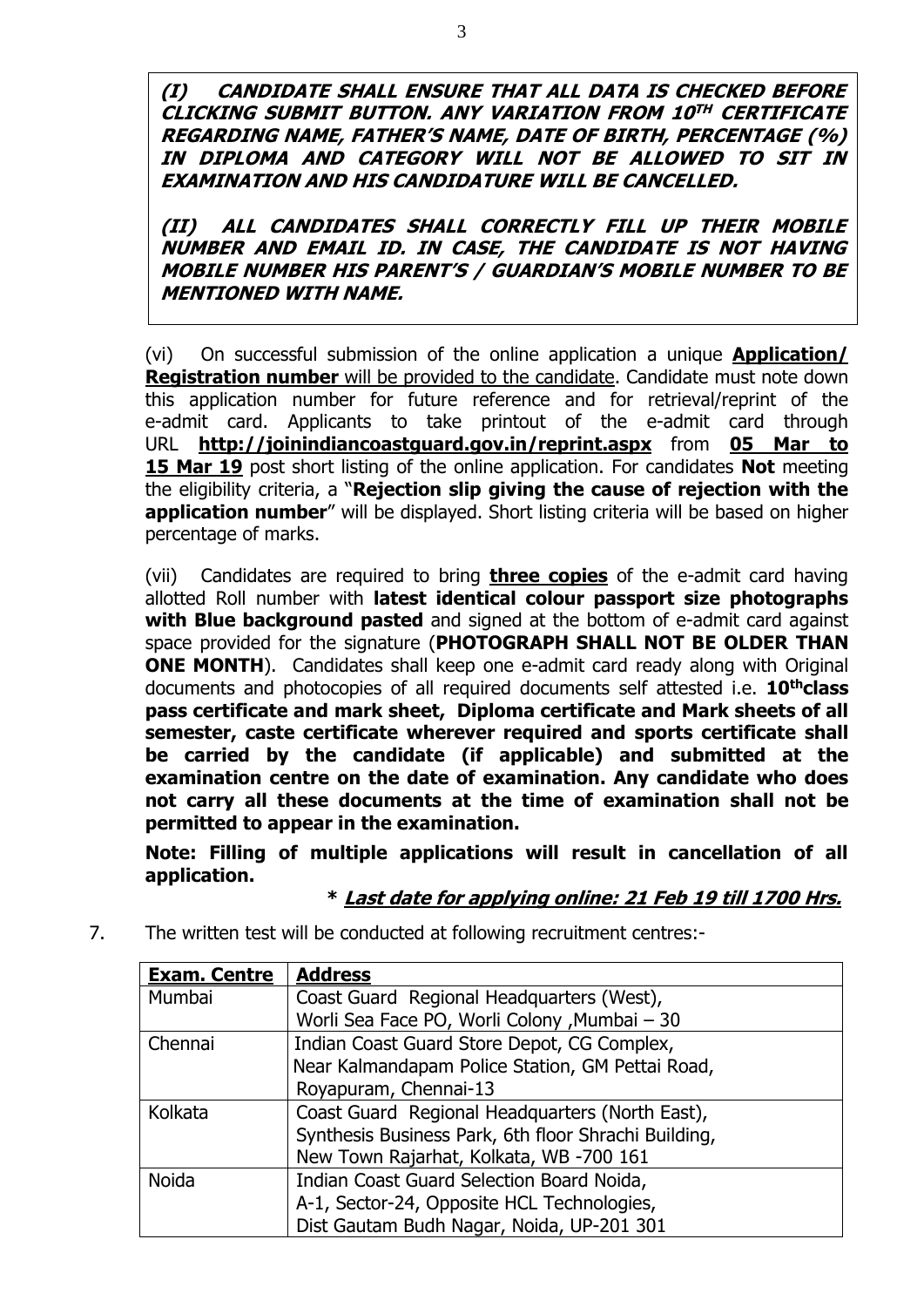**Note**: **The Coast Guard reserves the right to cancel / reconduct the examination of a particular Centre or change the Centre of the candidates for administrative/other reasons.**

#### 8. **Selection Procedure**.

(a) Call up letters cum e-admit card for eligible short listed candidates indicating date, time and place for the recruitment tests, which are scheduled during the month of **March 2019 would be required to be downloaded from internet site [www.joinindiancoastguard.gov.in](http://www.joinindiancoastguard.gov.in/)**. The call up letters cum e-admit card will be tentatively uploaded on website by **First week of March 2019**. No separate call up letters cum e-admit card will be issued. Candidates can be allotted any centre view administrative reasons.

(b) Short-listing criteria for applications will be based on higher percentage of marks in the diploma. SC and ST candidates will be given due weightage while short listing.

(c) The qualifying cut off percentage can be increased if more number of applications are received.

(d) The written tests will be objective type. The questions paper will contain questions from their respective branch (**Mechanical /Electrical/Electronics & Telecommunication**) and will also include some questions of general knowledge, reasoning aptitude & English.

(e) Those who qualify written tests will undergo Physical Fitness Test (PFT) and initial Medical Examination. The testing procedure will take 2-3 days.

(f) **Physical Fitness Test (PFT)** will be conducted for all those who qualify the written tests. All candidates are **advised** to be in possession of sport rig i.e Sport Shoe, T shirt, Trouser etc. Qualifying PFT as per the standards given below is compulsory. The PFT will consist as under:-

- (i) 1.6 Km run to be completed in 7 minutes.
- (ii) 20 squat ups (Uthak Baithak).
- (iii) 10 Push ups. Candidates undergoing PFT will do so at their own risk.

### **Note: The candidates physically challenged are not eligible to apply for this post.**

(g) Candidates those who qualify the Physical Fitness Test will be required to undergo initial recruitment medical examination at the respective recruitment centre.

(h) **Based on the performance in the written examination, candidates will be shortlisted for medical examination in a ratio as may be decided by Coast Guard.** Mere declaration of fit in initial medical examination does not indicate selection of the candidate for the final medical at INS Chilka.

(i) The select list will be prepared from the candidates who qualify in all the tests depending upon the available vacancies. The All India select list of candidates will be displayed in the Indian Coast Guard Website **[www.joinindiancoastguard.gov.in](http://www.joinindiancoastguard.gov.in/)** in the month of **Jul 2019**.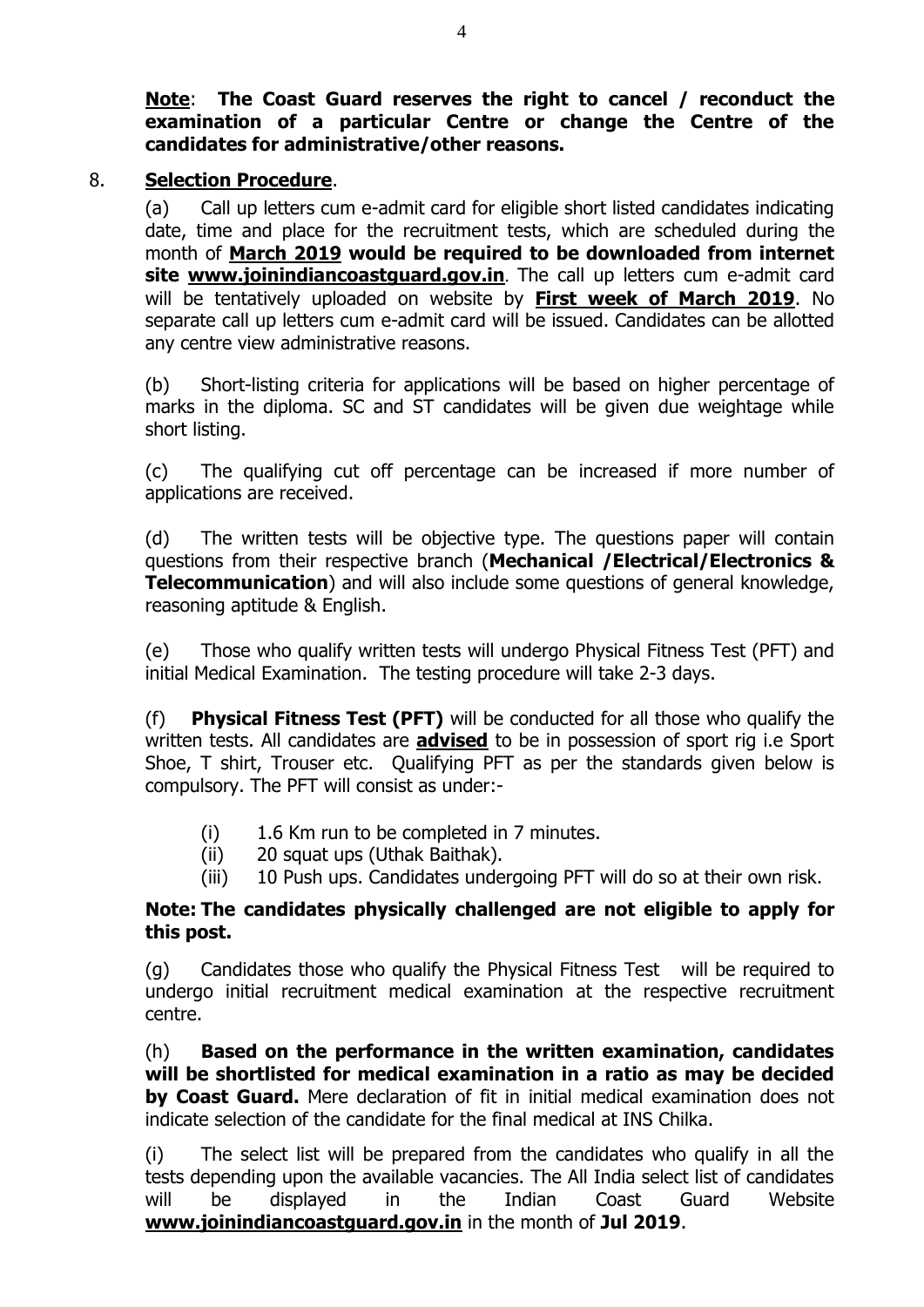9. **List of Documents**. Candidates are required to appear at the Venue with the following **Original documents**. Original educational certificates will be returned after verification.

(a) Three copies of pre-filled e-admit card.

(b) Original Mark sheet and passing certificates of  $10<sup>th</sup>$  class.

(c) Original mark sheet of all semesters and certificate of diploma.

(d) Proof of identity such as passport, driving license, voter I card, Aadhar card, School/ college ID card or any other photo identity proof.

(e) Original caste certificate (if applicable) of their respective state issued by Tehsildar/Circle Officer/SDM/DM.

(f) In case of reserved category applicants, availing age/percentage relaxation, either current or permanent address of online application should be same as the address mentioned in caste/category certificate **(SC/ST & OBC)**. Further, in case of **OBC** Non-Creamy layer , the valid category certificate should not be more than 3 financial Years old and for such cases renewed/fresh certificate to be produced **as per Govt of India format**.(Sample format of OBC certificate is available in website www.joinindiancoastguard.gov.in)

(g) Ten recent colour passport size identical photographs with Blue background.

**Selection of candidates is based on the order of merit depending on their performance in Written Test, Physical Fitness Test (PFT) and fitness in the Medical Examination.** 

### 10. **Medical Standards**

(a) Medical examination will be conducted by authorised military doctors as per medical standard prescribed in current regulations applicable to Enrolled Personnel on entry.

(b) **Height**. Minimum height 157 cms**.** Reduction in height for candidates from hilly areas and tribal areas will be in accordance with the Central Govt. orders.

(c) **Chest**. Should be well proportioned. Minimum expansion 5 cms.

(d) **Weight**. Proportionate to height and age +10% acceptable.

(e) **Hearing**. Normal

(f) No Cardio-vascular disease, surgical deformities like knock knee, flat feet etc. infection of ears, no history of fits or psychiatric ailment, varicose vein, corrective surgery for eye sight etc.

(g) **Visual Standards**. 6/24 without glasses and 6/9 & 6/12 with glasses for Better Eye and Worse Eye respectively.

(h) **Tattoo(s)**. Permanent body tattoos are not permitted on any part of the body. However, certain concessions are permitted to candidates belonging to tribal areas communities as declared by the Govt. of India. For other candidates permanent body tattoos are only permitted on inner face of forearms i.e. from inside of elbow to the wrist and on the reverse side of palm/back (dorsal) side of hand. Details in this regard are available on the Indian Coast Guard Recruitment website **[www.joinindiancoastguard.gov.in](http://www.joinindiancoastguard.gov.in/)** .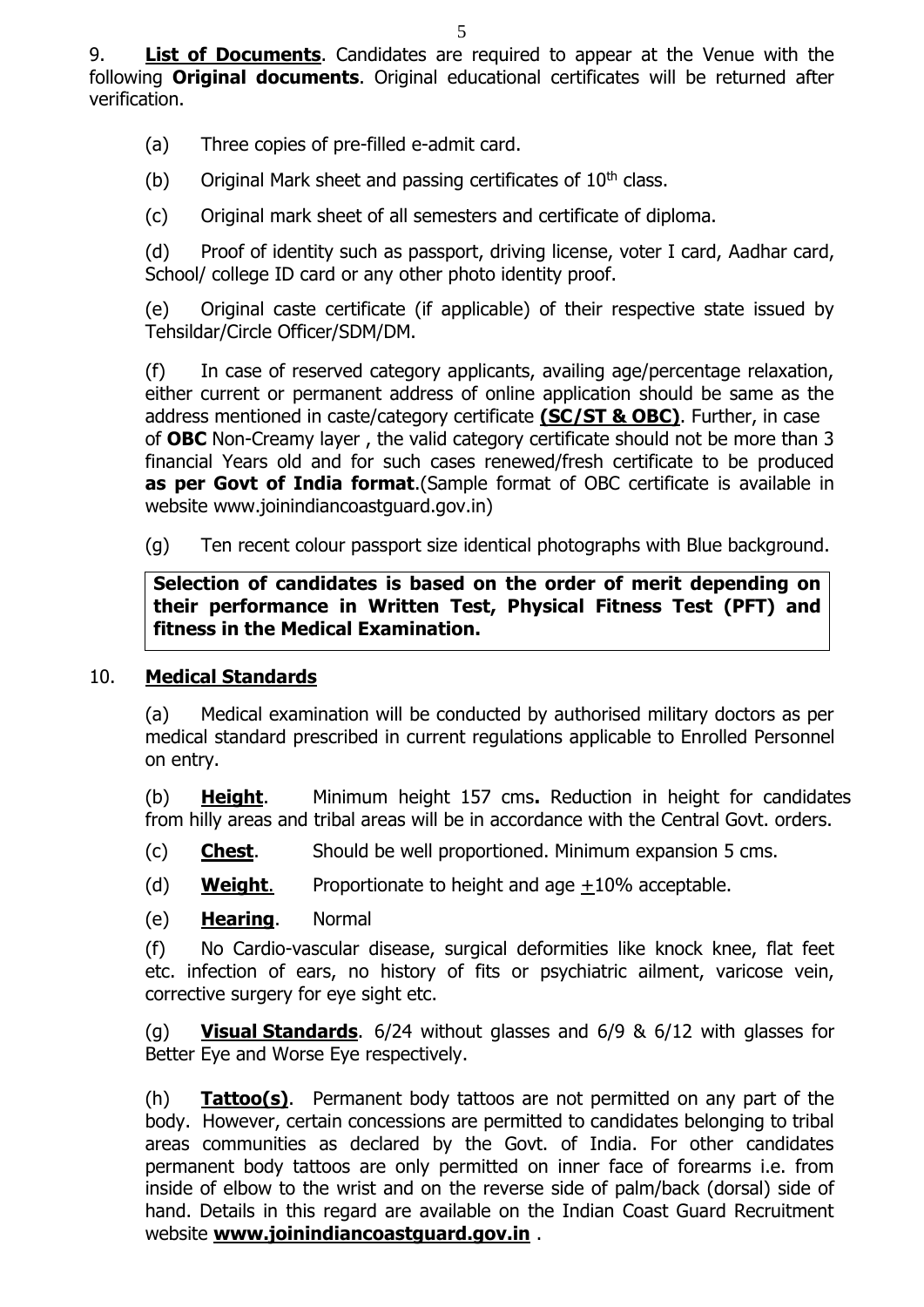(i) **Initial Medical Examination for recruitment will be considered only "Provisionally fit subject to fitness in the final medical examination" Final Medical Examination of all selected candidates will be done at INS Chilka. Candidates who are NOT found medically fit in the final medical examination at INS Chilka will NOT be enrolled for training. No "Appeal" is permitted for review after the final enrolment medical examination at INS Chilka.**

**Note: Candidates are advised to get their ears cleaned for wax and tartar removed from teeth prior to examination. Applicants declared permanent medically unfit by any Armed Forces Hospital in previous recruitment for the same entry in Coast Guard are advised not to appear for test.**

11. **Training**. The basic training will commence in **August 2019** at INS Chilka followed by sea training and professional training. **Yantriks are liable to be discharged as UNSUITABLE due to unsatisfactory performance at any time during the training**.

### 12. **General Guidelines**:-

(a) Candidates withdrawn on disciplinary grounds from any other service training establishments are not eligible to appear.

(b) Candidates should not have been arrested, convicted or prosecuted on criminal charges.

(c) Original certificates should not be attached with the application form. Indian Coast Guard will not take responsibility for loss of original certificates, if attached with application. Photo should be pasted and not stapled. Attestation made on the backside of the photo will not be entertained.

(d) Request for change of examination Centre/date will not be entertained.

### (e) **All original certificates and mark sheets are to be produced at the time of written test will be returned to candidate post verification.**

(f) The candidate's selection pertaining to a particular batch is valid for that batch only. Qualified candidates whose names do not appear in the final select list cannot claim admission for the next batch. These candidates will have to undergo the selection procedure afresh provided that they meet the eligibility criteria for the fresh batch.

(g) Applications received by post will not be accepted.

(h) Call letter for final medical examination for enrolment in the Coast Guard will be forwarded only to initial medically qualified candidates in the select list. Such candidates will be required to reach the training establishment at their own expense. Unsuccessful candidates will not be intimated separately.

### (i) **No enquiry will be entertained regarding recruitment/enrolment after a period of six months.**

(j) Indiscipline activities including copying/malpractice etc. during the testing procedures will also result in disqualification.